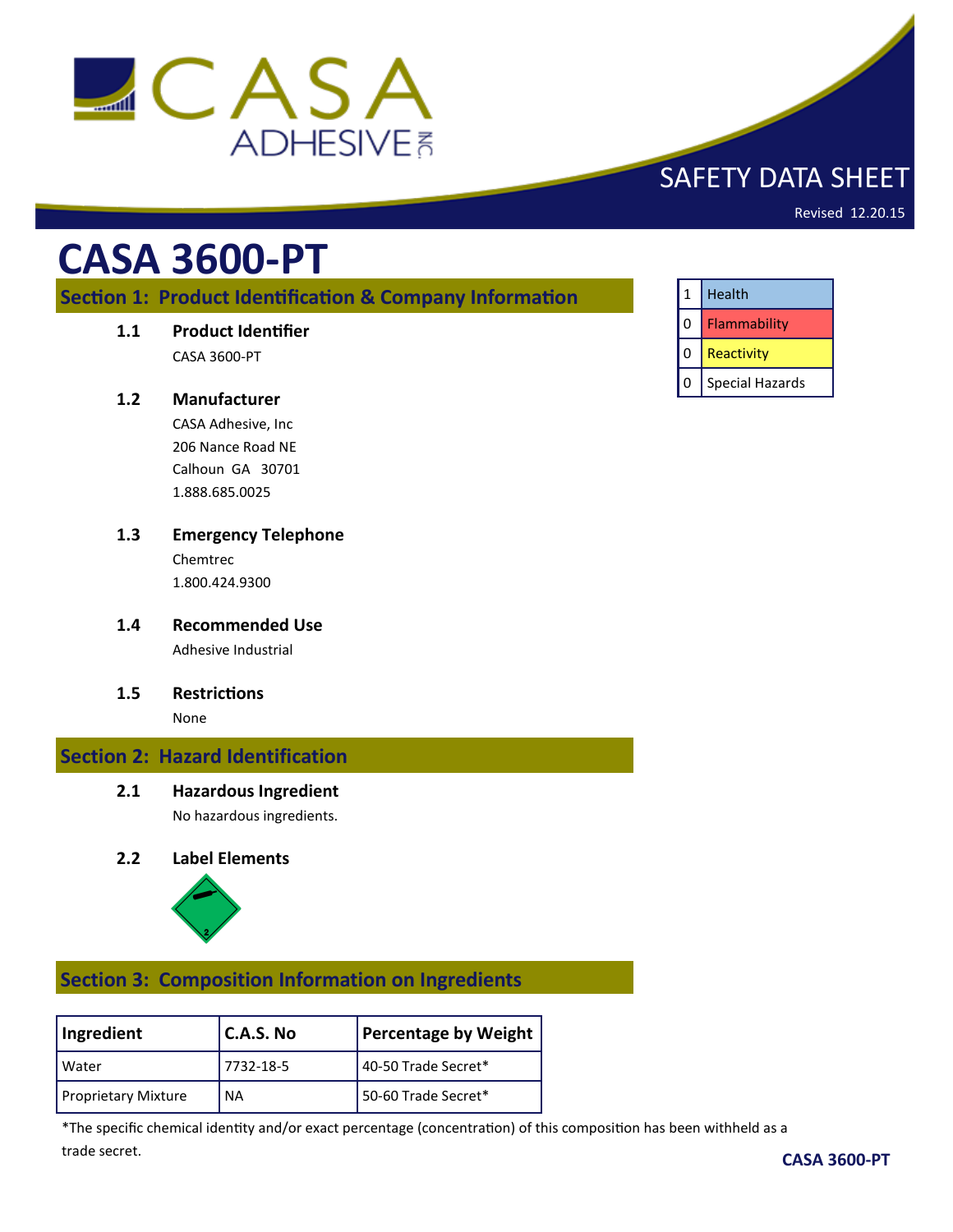## **Section 4: First Aid**

#### **Description of first aid measures**

| Eve       | Possible irritant. Flush with water for 10-15 minutes. |
|-----------|--------------------------------------------------------|
| Skin      | Possible irritation. Wash with soap and water.         |
| Ingestion | Consult physician.                                     |

## **Section 5: Fire Fighting Measures**

**5.1 Flash Point**

None

#### **5.2 Extinguishing Media**

Water, carbon dioxide, or dry chemical

#### **5.3 Special Fire Fighting Features**

Wear self contained breathing gear in confined spaces

#### **Section 6: Composition Information on Ingredients**

#### **Accidental Release Measures**

Spill Wear appropriate personal protection equipment. Absorb spill with vermiculite or other inert material, then place in container for chemical waste.

## **Section 7: Handling & Storage**

**7.1 Handling**

None

**7.2 Storage**

Minimum 60°F and maximum 100°F. Store in dry place. **DO NOT FREEZE. Contents under pressure-avoid excessive heat (120**°**F)** Propellant: UN 1066 2.2 Non-flammable compressed gas n.o.s

## **Section 8: Exposure Controls & Personal Protection**

| Ventilation               | Local Ventilation                 |
|---------------------------|-----------------------------------|
| Respiratory               | Recommended in poorly vented room |
| <b>Protective Gloves</b>  | Recommended                       |
| Eye Protection            | Recommended                       |
| <b>Hygienic Practices</b> | Wash with soap after exposure     |

## **Section 9: Physical & Chemical Properties**

| <b>Physical Form</b>    | Liquid           |
|-------------------------|------------------|
| <b>Boiling Point</b>    | $212^{\circ}F$   |
| Vapor Density           | Heavier than air |
| <b>Evaporation Rate</b> | Same as water    |
| Appearance              | Milky Blue       |
| Odor                    | Latex            |
| Specific Gravity        | 1.20             |
| Volatility/Volume       | 35-37%           |
| Solubility              | Soluble          |
| voc                     | 0 grams/liter    |